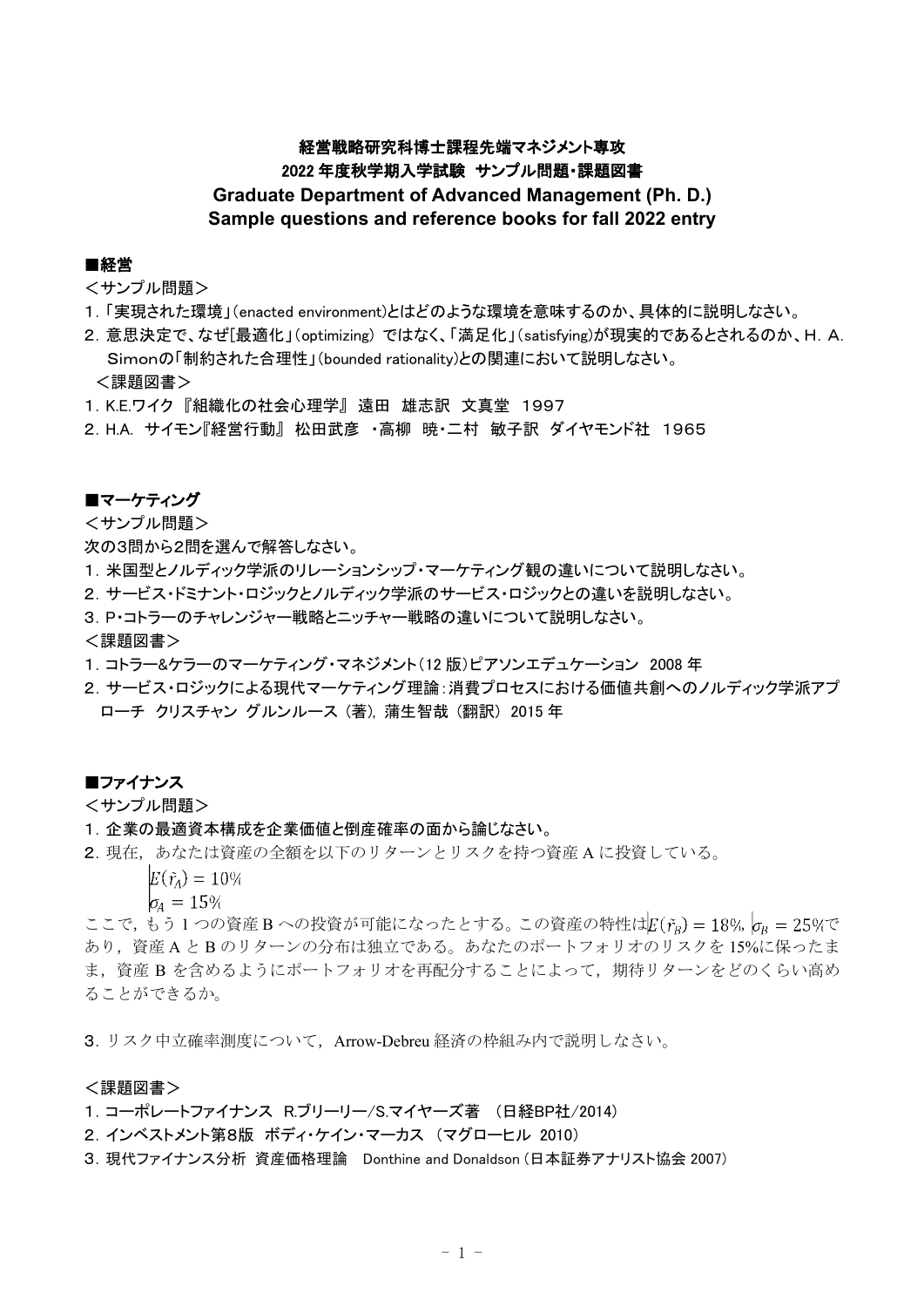# ■テクノロジー・マネジメント

<サンプル問題>

- 1.イノベーションにはどのような種類があるか論じなさい。
- 2.イノベーションが企業の競争力に与える影響について論じなさい。

3.破壊的イノベーションを起こすにはどうしたらよいか、ステップに分けて論じなさい。

<課題図書>

- 1.日本のイノベーションのジレンマ 玉田俊平太著 翔泳社
- 2.イノベーションのジレンマ クレイトン・クリステンセン著 翔泳社
- 3. イノベーションへの解 クレイトン・クリステンセン他著 翔泳社

# ■アントレプレナーシップ

2022 年度秋学期入学の募集はありません。

# ■財務会計

<サンプル問題>

- 1.売買目的の有価証券は時価をもって貸借対照表価額とされ、その評価差額は当期の損益として処理される。 一方、その他有価証券は時価をもって貸借対照表価額とされるが、その評価差額は当期の損益に計上され ず、純資産の部に計上される。その理由について論述しなさい。
- 2. 次のいずれかの問題を選択のうえ、解答しなさい。
- ①会計の計算構造上の利益の本質を捉える利益観のなかで、連携利益観には①資産負債アプローチ(資産負 債中心観)と②収益費用アプローチ(収益費用中心観)があるといわれている。これら2つのアプローチ(中心 観)を説明するとともに、アメリカが立脚する見解について論述しなさい。
- ②収益費用アプローチのもとで計上される資産と負債のうち、資産負債アプローチのもとではその資産性とその 負債性が問題となるものがある。その理由について論述しなさい。

### <課題図書>

1.佐藤信彦・河﨑照行・齋藤真哉・柴健次・高須教夫・松本敏史編著

- 『スタンダードテキスト財務会計 I<基本論点編>第 15 版』(中央経済社、2022 年)
- 2. 佐藤信彦・河﨑照行・齋藤真哉・柴健次・高須教夫・松本敏史編著 『スタンダードテキスト財務会計 II<応用論点編>第 15版』(中央経済社、2022 年)

# ■管理会計

<サンプル問題>

次の3問のうちから2問を選択して論述しなさい。

- 1.資本割当(資本配分)環境下におけるNPV法による投資案評価の有効性と問題点
- 2.直接原価計算の計算構造と業績評価への役立ち
- 3.戦略経営における予算管理の意義と限界

#### <課題図書>

- 1.門田安弘編著『セミナー管理会計』税務経理協会、2016 年。
- 2.櫻井通晴著『管理会計[第七版]』同文館出版、2019 年。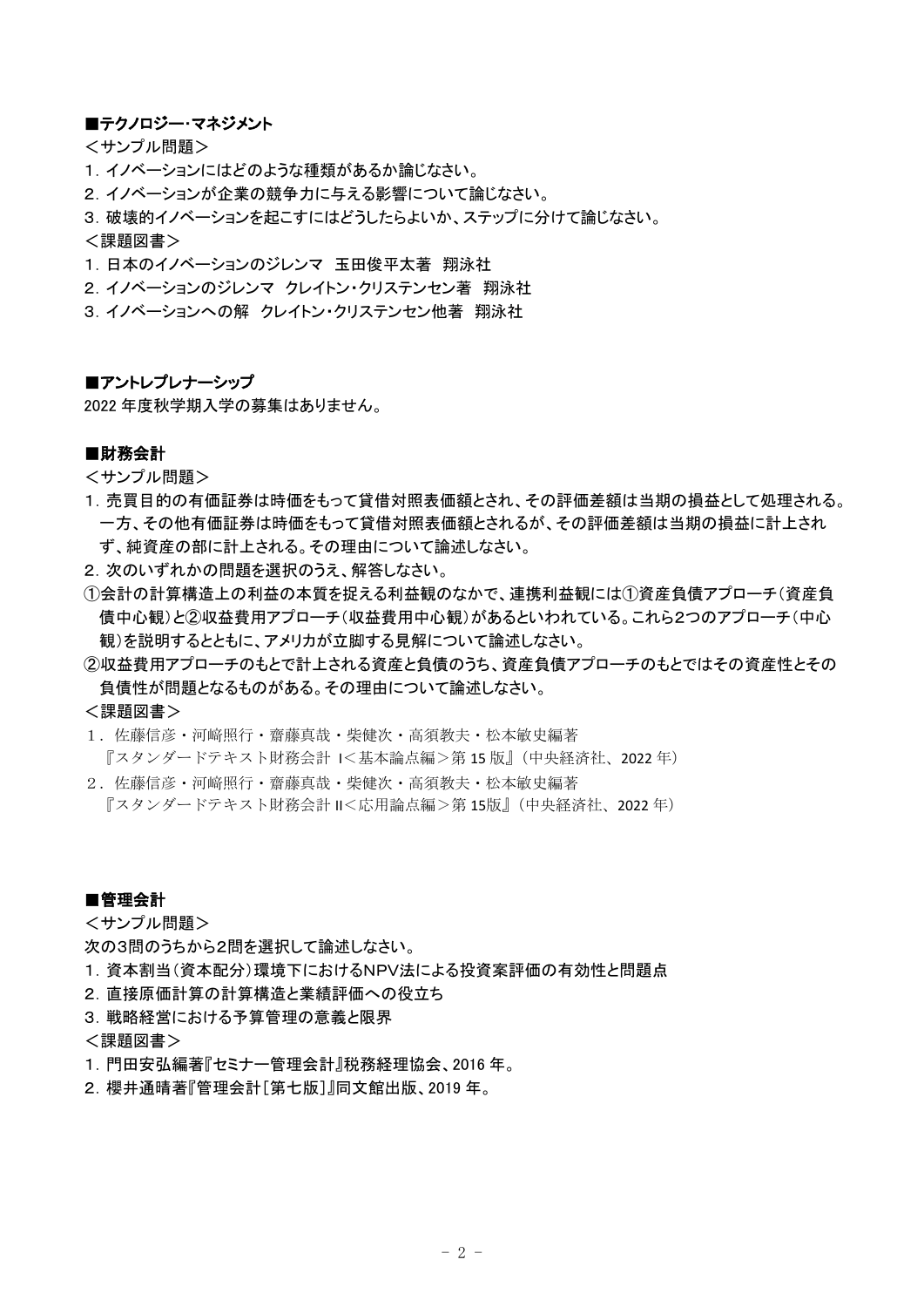# ■監査

<サンプル問題>

企業経営におけるコーポレートガバナンスと内部統制のあり方について論述しなさい。

<課題図書>

1.伊豫田隆俊ほか著「ベーシック監査論(八訂版)」同文館出版、2019年

# ■行政経営

<サンプル問題>

次の3問のうちから、1問を選択して解答しなさい。

1.地方自治体における行財政改革の現状と課題を、会計と監査の2つの視点から論じなさい。

2.わが国の地方自治体における公会計改革の現状と課題について、国際公会計基準および西欧諸国の現状 と比較して論じなさい。

<課題図書>

1.石原俊彦著『CIPFA:英国勅許公共財務会計協会』関西学院大学出版会、2009 年。

2.稲沢克祐著『英国地方政府会計改革論』ぎょうせい、2005 年

# ■公共ガバナンス

<サンプル問題>

- 1. 地方自治体のガバナンスにおいて内部統制が果たすべき役割について説明しなさい。
- 2. ニュー・パブリック・ガバナンスの基本的なフレームワークを説明しなさい。
- 3. 病院経営における公共性と収益性のジレンマについて説明しなさい。
- 4. 大学経営の現状と課題を説明しなさい。
- 5. 公共政策の立案と経営学の関係について説明しなさい。
- 6. 業種を特定し、地方公営企業における経営の現状と課題を説明しなさい。
- 7. 非営利セクターによる公共サービスの供給とその財源確保の方法について説明しなさい。
- 8. 公共調達の現状と課題を説明しなさい。

# <課題図書>

- 1.石原俊彦他編著『自治体ファイナンス』関西学院大学出版会、2010年。
- 2.石原俊彦他著『地方公営企業経営論』関西学院大学出版会、2011年。
- 3.石原俊彦著『英国勅許公共財務会計協会』関西学院大学出版会、2009年。
- 4.石原俊彦監訳『地方公共サービスのイノベーションとガバナンス』関西学院大学出版会、2013年。
- 5.石原俊彦監修『大学経営国際化の基礎』関西学院大学出版会、2017年。
- 6.石原俊彦他著『自治体病院経営の基礎』関西学院大学出版会、2016年

# Operated in English/英語による受験の場合

### ■Management

Sample Questions:

- 1. Describe what management means. Be sure to include in your description the four key tasks/activities (planning, organizing, leading and controlling) that managers are responsible for in organizations. Trace how the changes in management theory have indicated how mangers should behave in carrying out their four tasks.
- 2. Describe how the need to increase organizational efficiency and effectiveness has guided the evolution of management theory.
- 3. Explain why the study of the external environment and its impact on an organization has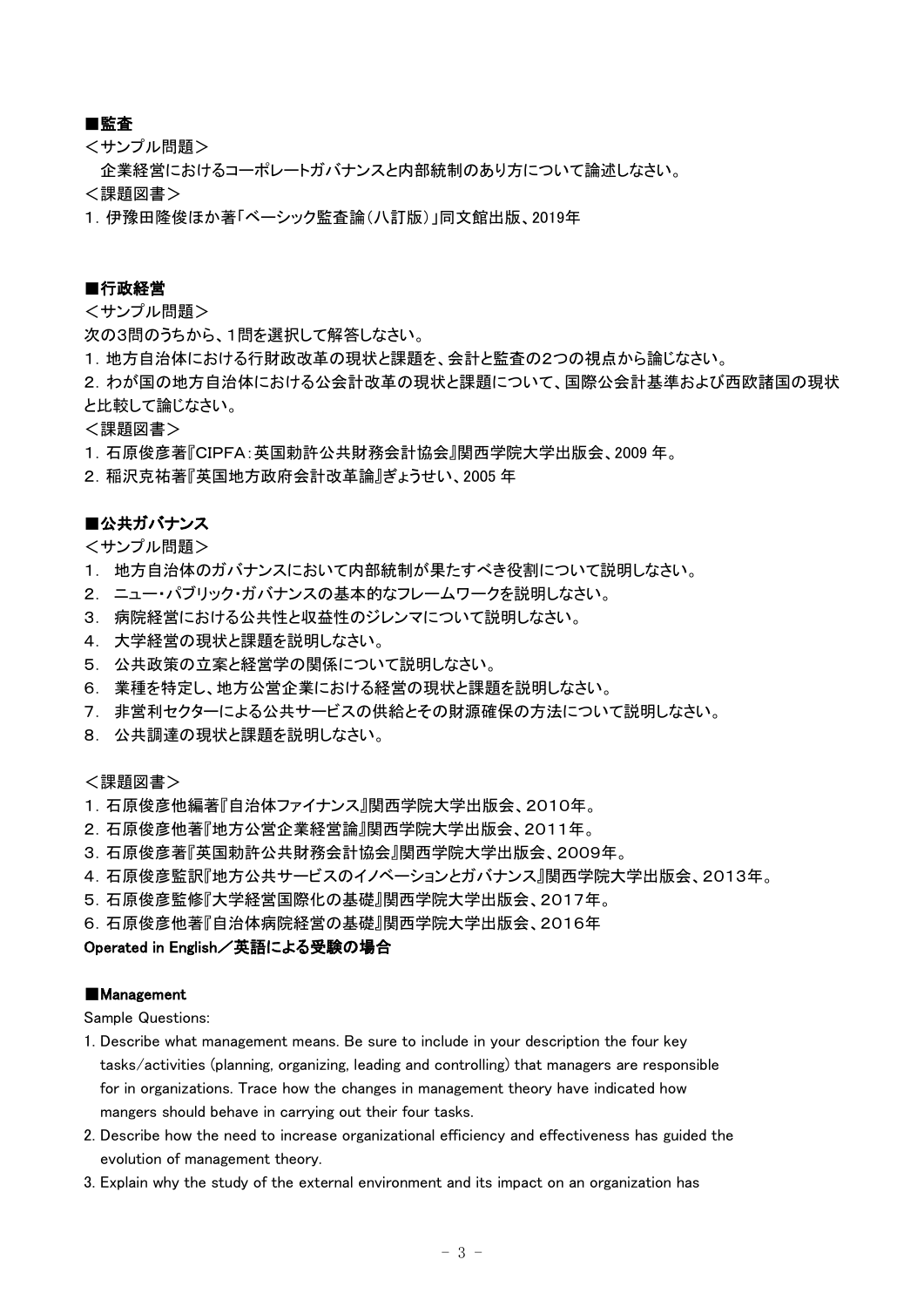become a central issue in the development of management theory.

Some books in Management:

1. Handbook of Organization Studies 2nd edition. Stewart R. Clegg, Cynthia Hardy, Walter R. Nord, Tom Lawrence (eds.). Sage Publications, USA, 2006.

2. The Oxford Handbook of Organization Theory: Meta-theoretical Perspectives. Haridimos

Tsoukas and Christian Knudsen (eds.). Oxford University Press, USA, 2005.

3. Handbook of Industrial Organization. Volume 3. Mark Armstrong (ed.) North-Holland, Elsevier Publications. Oxford, UK, 2007.

# ■Marketing

Sample Questions:

1. Explain the differences between marketing management and sales management.

- 2. After explaining some important differences between product marketing and services marketing, describe how to integrate two marketing fields of product marketing and services marketing.
- 3. In the field of marketing, there have been appeared many new marketing concepts, namely industrial marketing, social marketing, non-profit marketing, macro marketing, societal marketing relationship marketing, permission marketing, database marketing, emotion marketing, and so on. Explain why the field of marketing has made such many concepts of marketing.

Some books in Marketing:

1. Marketing Management, 14th Edition. Philip Kotler and Kevin Keller. Prentice Hall, 2011.

Consumer Behavior: Buying, Having and Being, Michael Solomon, 8th. Edition, Pearson Prentice Hall, 2009.

2. Services Marketing: People, Technology and Strategy, Christopher Lovelock and Jochen Wirtz, 7th. Edition, Prentice Hall, 2010.

# ■Finance

Sample questions:

Choose and answer two (2) questions only out of the following three (3) questions.

- 1. When valuing a business as a going concern, one of popular approaches used in practice is the discounted cash flow (DCF) approach. In addition, when the DCF approach is used, the net present value (NPV) rule is considered to be the most versatile tool for investment decision among various decision making rules. Other popular decision making tool in practice is the internal rate of return (IRR) rule. Compare the NPV rule and IRR rule and discuss in what cases the two tools make the same decision and in what cases they may end up different decisions.
- 2. When valuing a business by calculating a net present value (NPV) of the business, one important issue is to get an estimate of the opportunity cost of capital of the business. If a business is all equity financed, the opportunity cost of capital of the business is the same as the cost of equity of the business. Explain a way of obtaining an estimate of the cost of equity of the business. In addition, discuss about assumptions of the estimation.
- 3. Efficient market hypothesis of capital markets is a fundamental hypothesis in finance although it is recently challenged or, in some sense, supplemented by theories of behavioral finance. Discuss implications of the market efficiency with respect to investment strategies, namely an active investment strategy and passive investment strategy.